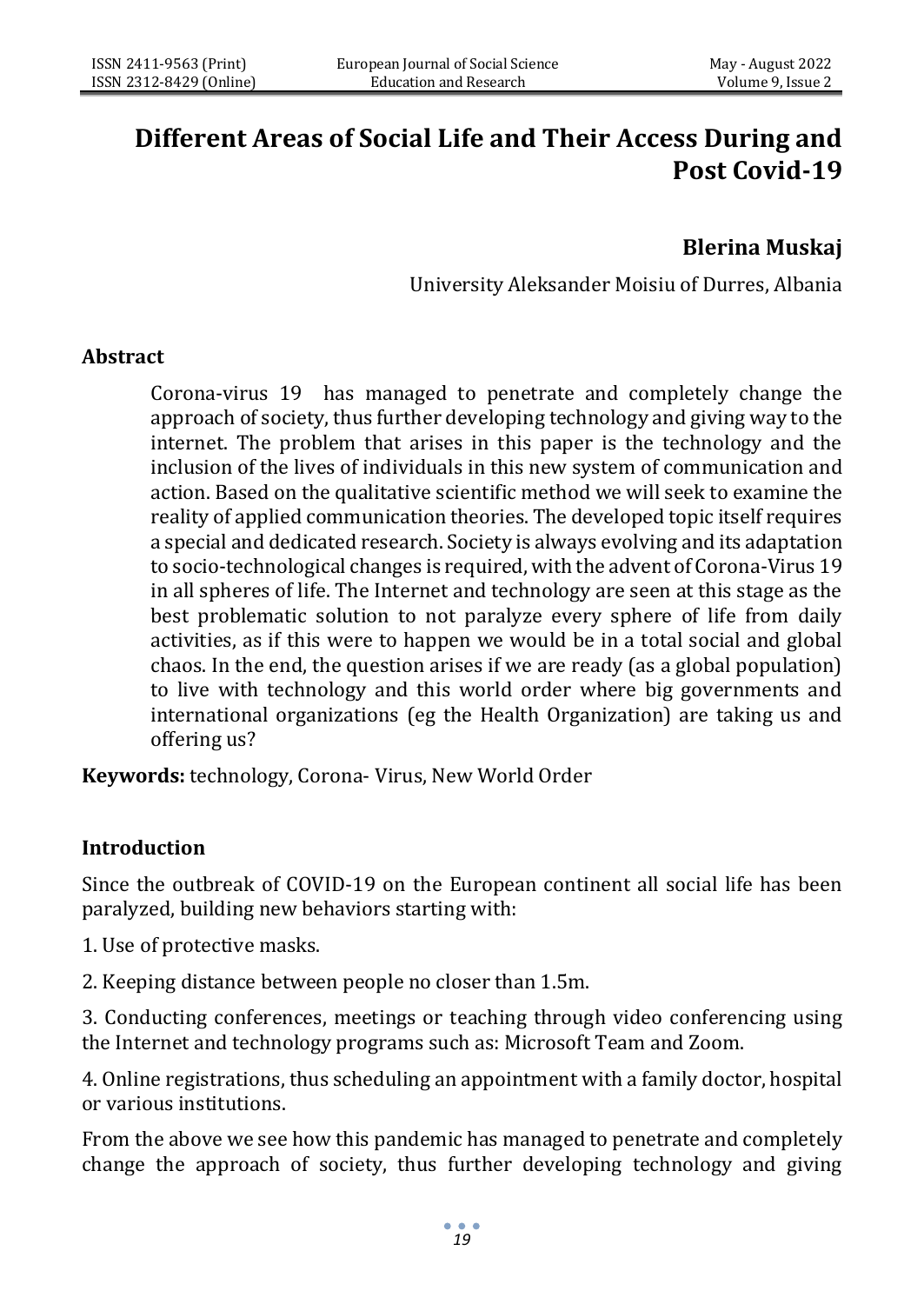priority to the Internet. In our paper, we will see how CoronaVirus has developed and claims to develop technology at a rapid pace from all generations. The question that arises in this study is whether the Corona Virus / Sars 19 is leading us to a New World Order and digitalization, thus marking a new stage for human society the development of technology and the distancing of direct social behaviors? However, we must not forget to mention the negative impact it has caused in various areas of life such as:

Tourism. Now different European countries but not only, as well as in our country Albania, tourism is being developed and advertised more on various public and private sites.

Economics. The movement of people is limited and the number of flights has decreased, which translates into less revenue generation for various airlines. Consumption in various areas of the toxic industry has also fallen sharply due to the closure of many private activities. However, there is the possibility of online shopping. Before the pandemic many different businesses in Europe offered online sales, but in some Balkan countries such as Kosovo, Albania, Macedonia, Greece, Croatia online shopping was not developed. Only in this lock down period, different individuals have used this method, but it is worth noting that private businesses in these states have not developed online sales, as most businesses do not have their own online sites to advertise their merchandise.

In addition, various businesses of the food and entertainment industry such as Bars and Restaurants are paralyzed by direct contact with customers but only the online service or via phone to place orders works.

From the above, we say with conviction that we are already living in the time of digitalization thanks to the pandemic. An interesting question to ask to my readers would be what would our life be like in this period if there were no Internet?

### **Literature review**

Society is always evolving and its adaptation to socio-technological changes in all spheres of life is required. In order to be as close as possible to society and technological changes, it has been seen necessary to digitalize many social services, such as:

Online business.

Online written media.

Online services such as access to a product that we have posted through a code, access to national and international libraries, online conferences, etc. Before the pandemic that broke out in January 2020, the digitalization of various services was seen as an important process which contained long-term challenges. In this context, it is worth mentioning the use of digitalization in online media as well. Media digitalization is an evolution, a new technology of signal transmission in the air, but not only. The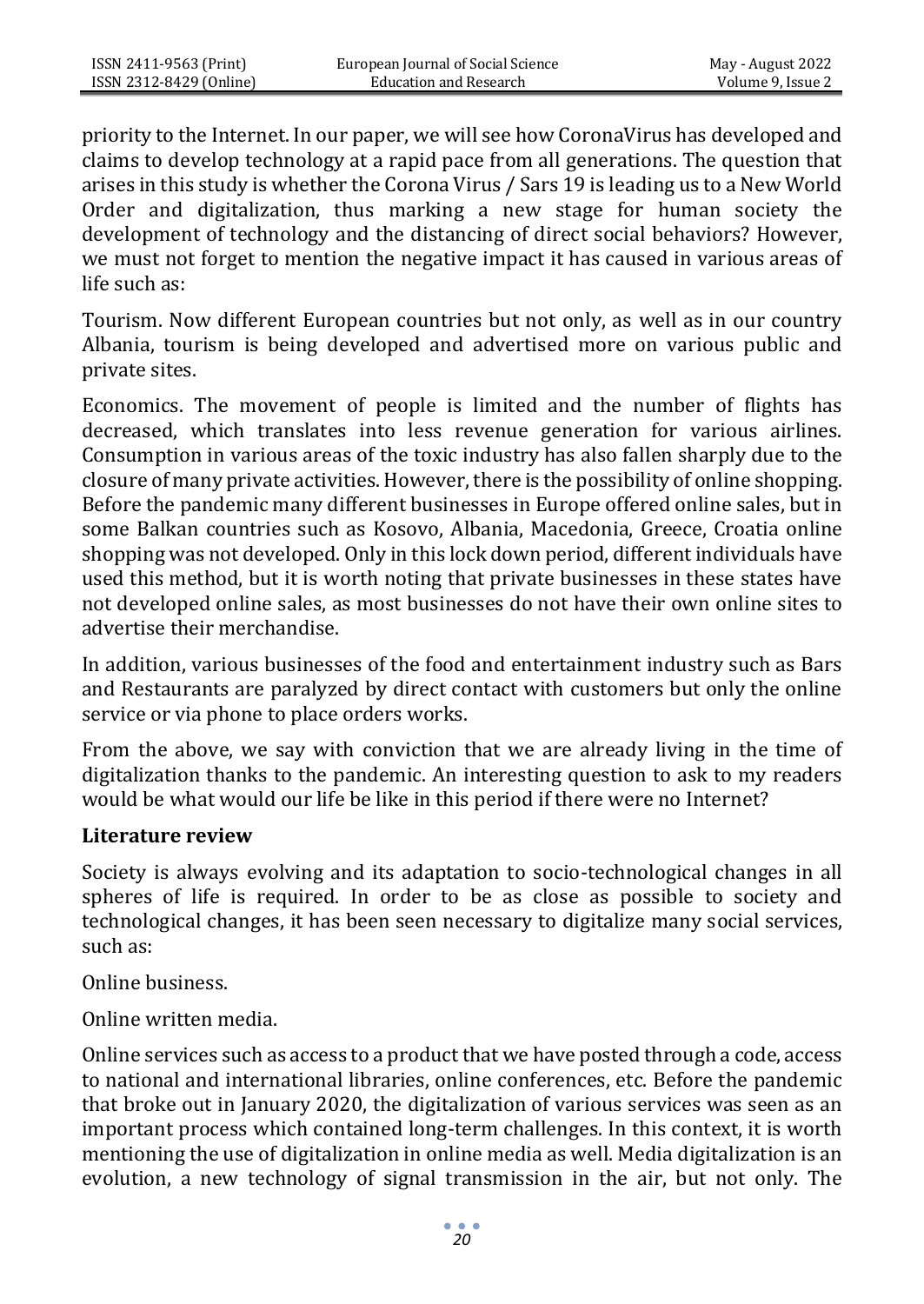benefits of this technology are many, ranging from high quality picture and transmitted audio, to standard definition (SD) and high definition (HD) image formats and ending with interactivity services and a range of benefits others<sup>1</sup>. The digitalization of the Albanian media is seen as an important process, which contains long-term challenges. Internet distribution has been a very slow process and with noticeable improvements in the last two years.

Telecommunications, networks and connectivity are more vital than ever, with so much of our society confined to their homes and much of the economy depending on them (Europian Commision, 2021). Networks need to be robust and flexible enough to deal with the additional traffic for working, doing business or e-learning and education online, but also for important social activities: from streaming or gaming to video calls with friends and families (Europian Commision, 2021). Telecoms data can be a vital source tracing the spread of coronavirus and as fuel for AI and supercomputers to analyze (Europian Commision, 2021).

## **Studies Issue**

The problem that arises in this paper is the technology and the inclusion of the lives of individuals in this new system of communication and action. Therefore, it is quite interesting to see up close this problem of how the cry of technology is taking people away from social life and how the house has now turned into a Home Office. Before the current crisis, for many people, the internet was something like special equipment. Some even thought that digitalization was dangerous (turning man into a robot). Something worth mentioning regarding the issue of the study is the value that the internet has already received.

## **Methodology**

The study on this topic was set up on the basis of qualitative scientific research, which helped me achieve new results and knowledge. Based on the qualitative scientific method we managed to examine the reality on the applied theories of communication. The developed topic itself requires a special and dedicated research.

In choosing the methodology of the study, in the research done to build and find the best forms of construction and review of the study has been taken into account, the experience of researchers in this field.

Research requires a systematic approach to identifying underlying processes and forces of change. In the methodology used it is as important as the collection of data and knowledge as well as the intersection of analytical methodologies. This is done in order to gather as much information as possible and to process it through the knowledge obtained so it is a combination between researchers and the argument based on the knowledge gained throughout the research cycle.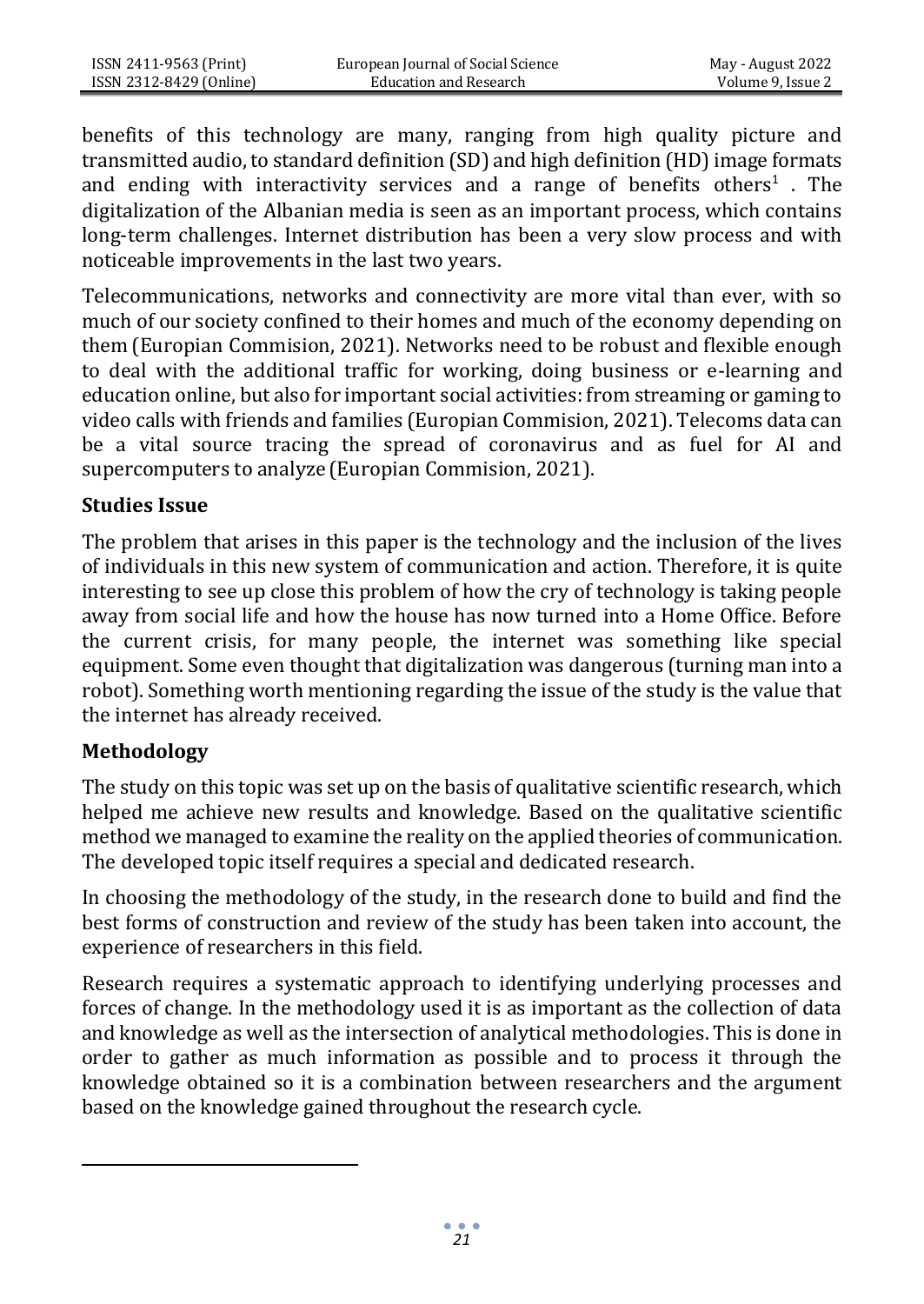## **Internet and post technology Covid-19**

Today we are facing a new challenge and still unknown to us, let us call this the phase of individual experimentation and the use of technology as one of the existential services of man. If we look at the Internet and post technology COVD-19 at the same time, we remember keeping social distance, working from home, online teaching and other services such as the development of tourism through the Internet. The Internet and technology are seen at this stage as the best solution to the problem so as not to paralyze every sphere of life from daily activities. If such thing were to happen, we would be in a total social and global chaos, thus counting a high number of panels, pupils and students who would have lost their learning. Economic activities which would have been rejected and would not have been able to make transactions or other banking operations without having invoices or direct communication with certain individuals (this is due to the lack of access to travel due to flights or due to measures taken to travel). It is now worth mentioning and using an online system, in which we pass our data 24 hours before traveling, where we get a barcode, which is unique for each person who travels.

Therefore, in this crisis or in the post-Covid-19 period we see the internet and technology as an opportunity to develop social life. In this context, we see long-term consequences, as everything is being transmitted on the Internet and technological programs thanks to digitalization. Colleague Andrian Kreye recently described this as "forced digitization (Zunkuftinstitut, 2021)". Nevertheless, perhaps it is also a necessary step in the growth of a technology: Finally, everything that is available will be put to use**.**

The pandemic can be read as a kind of acceleration-deceleration paradox. The urbanization megatrend, the huge influx of people into the metropolises, is being slowed down, if not reversed(Horx, M., 2021). Digitization, on the other hand, is being driven forward, and at the same time a renaissance of analog cultural techniques is emerging . Globalization is weakening, while national tendencies are being strengthened, as is the longing for home and regional roots New syntheses arise from these pointed paradoxes: metatrends that rearrange the map of active trends. You can find the metatrends on the tentacles of the virus . The pandemic can be read as a kind of acceleration-deceleration paradox.The urbanization megatrend, the huge influx of people into the metropolises, is being slowed down, if not reversed . Digitization, on the other hand, is being driven forward, and at the same time a renaissance of analog cultural techniques is emerging . Globalization is weakening, while national tendencies are being strengthened, as is the longing for home and regional roots . New syntheses arise from these pointed paradoxes: metatrends that rearrange the map of active trends. You can find the metatrends on the tentacles of the virus (Horx, M., 2021).

By studying the crises of the past we come to the conclusion that each experience leaves a traumatic crisis on which to work and adapt to the new flow that the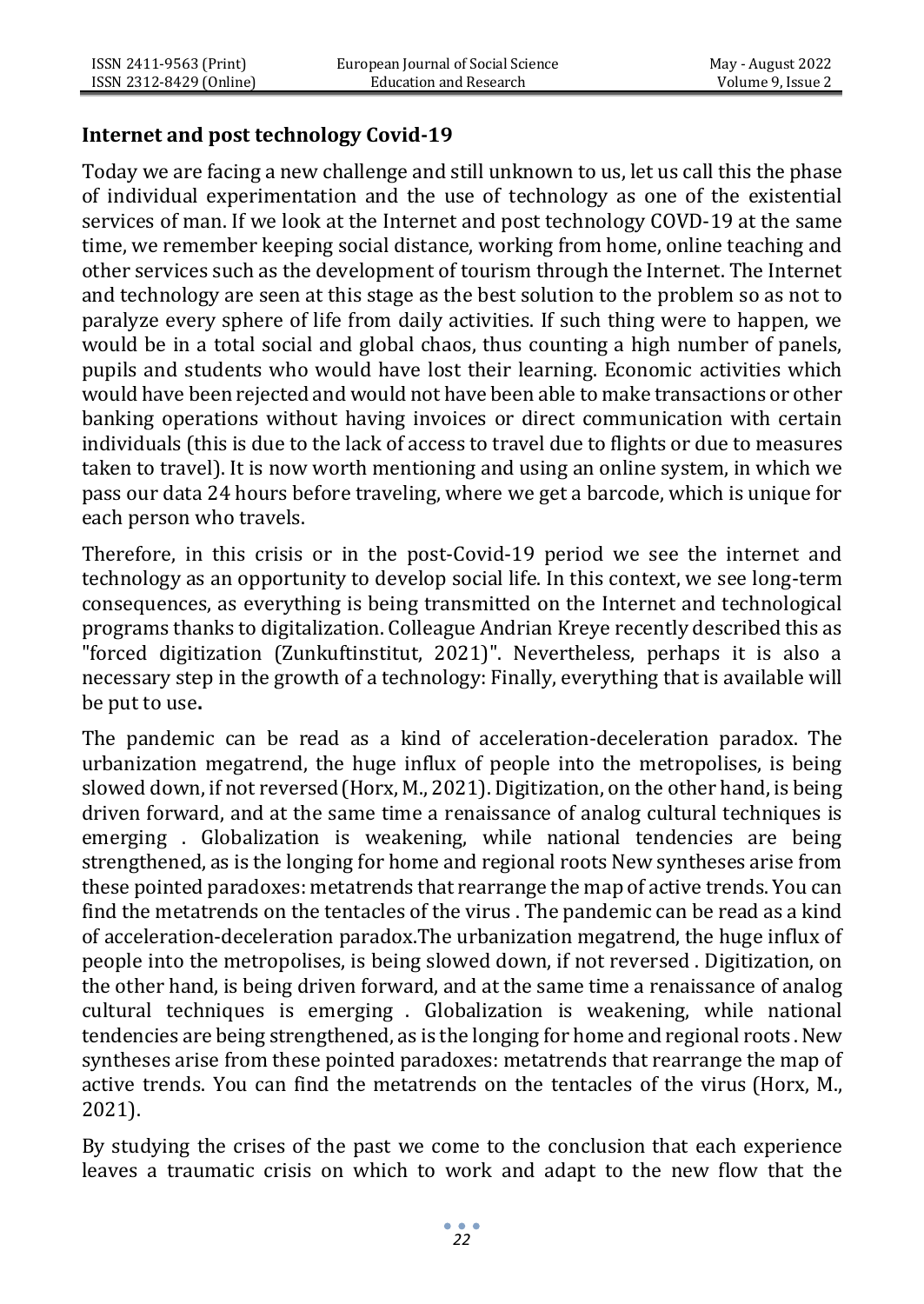population is now globally. Therefore, the crisis during CoronaVirus is trying to adapt the population as a new generation, which we can fearlessly call the ´Corona generation. We can see this generation in the post-Coronavirus period, the fruits of which we will see in action by the younger generations.

Online platforms are important sources of information and activity (Europian Commision, 2021). They are particularly important in times of crisis, when they are a vital channel for providing basic needs and ensuring access to information activity . They must be a source that people can rely on (Europian Commision, 2021). They need to play their part in ensuring information shared is reliable and timely, and tackle disinformation, fraudulent sales and other dangerous activities .

Economics, reading from the above, our own logic leads us to the question of how the economies of states will function during and after Covid-19. Change management and digital transformation define the agendas of today's companies . Behind this, there is a linear sense of change and the hope that everything will be better «afterwards» (Spindler, R., 2021). Entrepreneurship after Corona requires a new way of thinking in all areas of an organization: from a vision that takes the emotions in the company seriously, to a progressive corporate and management culture that enables real innovation, to a self-image of branding and marketing as well as a Human Resource Management that focuses on the needs and strengths of employees. The crisis is a moment in which is decided in which direction an organization wants to continue - in individual organizational areas, throughout the company and as part of the economy, society and ecosystem. In order to be able to rethink, we need a change of perspective. Entrepreneurship after Corona needs a change of perspective. Complexity, dynamism and a "clear for what" form the business logic according to Corona. In search of new business models, the next generation of business transcends the boundaries of classical business administration: Thinking about ecosystems, their own impact on plans and society, and a human-centered organizational model are becoming more important than classic value proposals, IPKs and buyers.

Systematic thinking enables thinking about connections and contexts instead of linear processes, in dynamics instead of individual events, in an "endless game" instead of short-term goals. Instead of long-term planning, action takes place on the move. Because in complex situations you need systematic pragmatics.

Setting promotional standards and support capacities for the development of tourism during and post Covid-19 through online communication is a strategic choice by the responsible institutions in different EU countries but also in our country. Despite the fact that so far our Ministry of Tourism has not been of a high standard comparing it with neighboring countries or other European countries. Here I emphasize that the management of online communication by relevant institutions has not been coherent. There is a lack of updating of various results related to Covid-19, such as the number of infected, deaths due to the virus, measures taken so far to stop the spread of the virus or what are the measures taken for citizens entering the territory of Albania.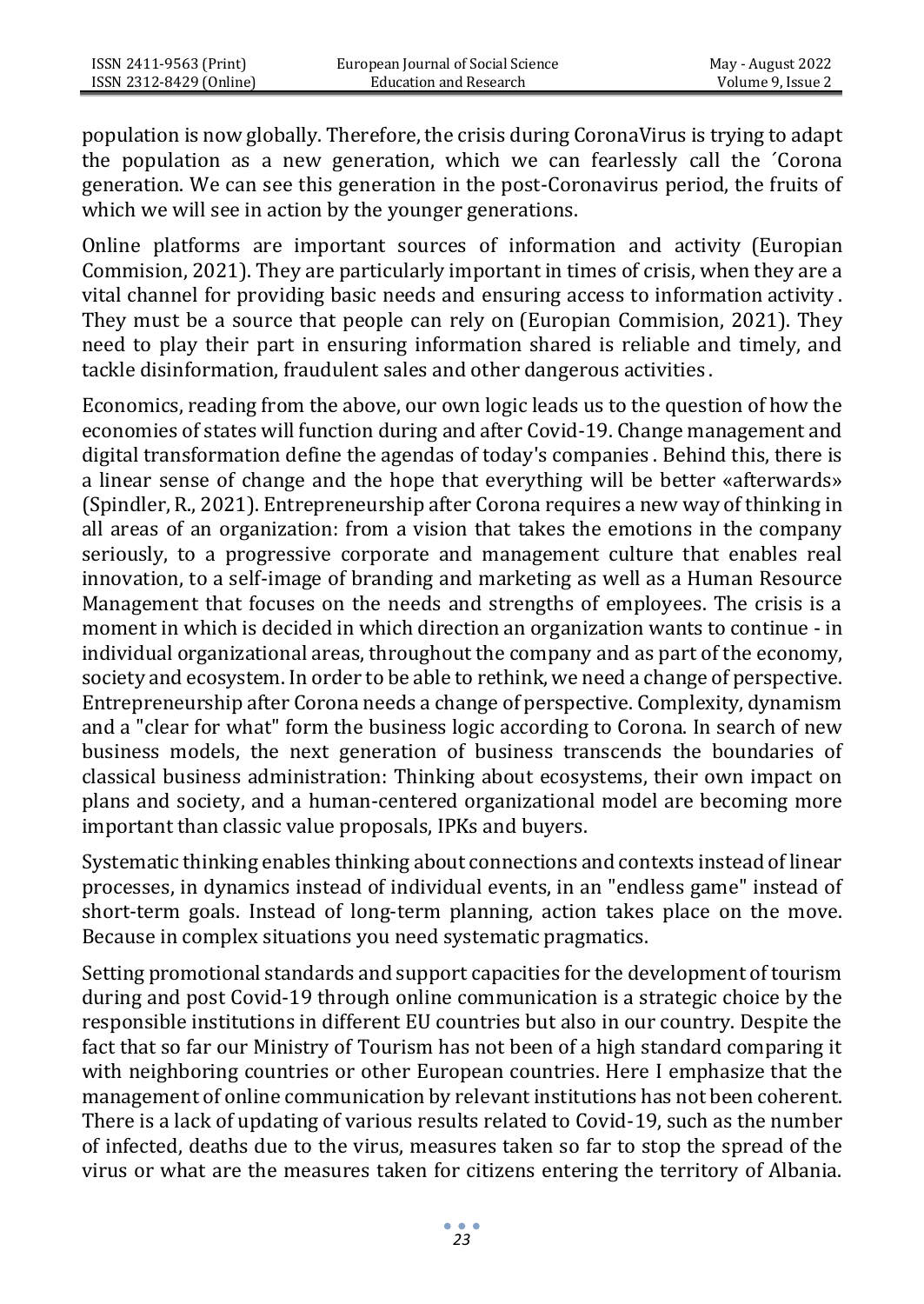Despite the fact that our country allows foreign nationals to enter without the need for a test to see if nationals are infected or not. Communication through digitalization brings about improved tourism management in the post Covid period. From the above we see how the official website of the Minister has a great impact on tourists. The Ministry of Tourism (MT) of our country should practice communication with tourists through its website informing them about issues related to Covid through updated information. This will result in the creation of a culture of electronic communication between MT and tourists as well as informing citizens about a new way of receiving information and services. Thus increasing the confidence of tourists to come to the tourist destinations that Albania offers and thus increasing the good management of tourist destinations during and post Covid-19. Teaching in different EU countries has already started and is practiced online learning through the Microsoft Team program where it has enough internet access and a technological tool, such as pc, laptop, tablet or mobile. Where pupils or students stay at home without having to be present in their classrooms, while teachers or professors are in their offices or away from home. Here teaching takes place under normal circumstances, lacking blackboards and direct physical interaction. In terms of teaching in our country it is developed with the same technological methods as in European countries, starting with the program Zoom, Microsoft Office, Zoom, Microsofteams and Model. All three of these programs are widespread in the time of the pandemic and are the basic programs for adequate teaching. However, it is worth noting that the process of online teaching not only in Albania but also in other countries is already in a phase of experimentation of how effective it will be for learning but also for teaching.

## **Conclusions**

What is noticed at this stage, but not only, is the intervention of technology in all areas of life and without fear we say convincingly that the whole social system is passing from modern society to the society of technology. We say with conviction that today we are living in the new world order, that of technology and in the phase of experimentation, which will be followed by the phase of adaptation where in some powerful EU countries such as Germany the population is trying to adapt to the spirit of new technology. When we speak in this language, we remember that Germany, but not only, are applying methods such as:

Online shopping- if today you move to the big cities of Europe, but not only (in all EU countries) we will notice that the method is already applied to have an appointment in the store, you need a reservation and a negative crown test. Many citizens prefer to buy online than to proceed with this way of shopping. Today at the time of the pandemic online shopping has taken another development. Every economic activity has its own website where different clients can order online from home.

Digital and Contactless payment- from the above we understand that the services performed through the ways of technology already and the payment has turned into a technological tool. What comes to mind is the idea of a common global currency. I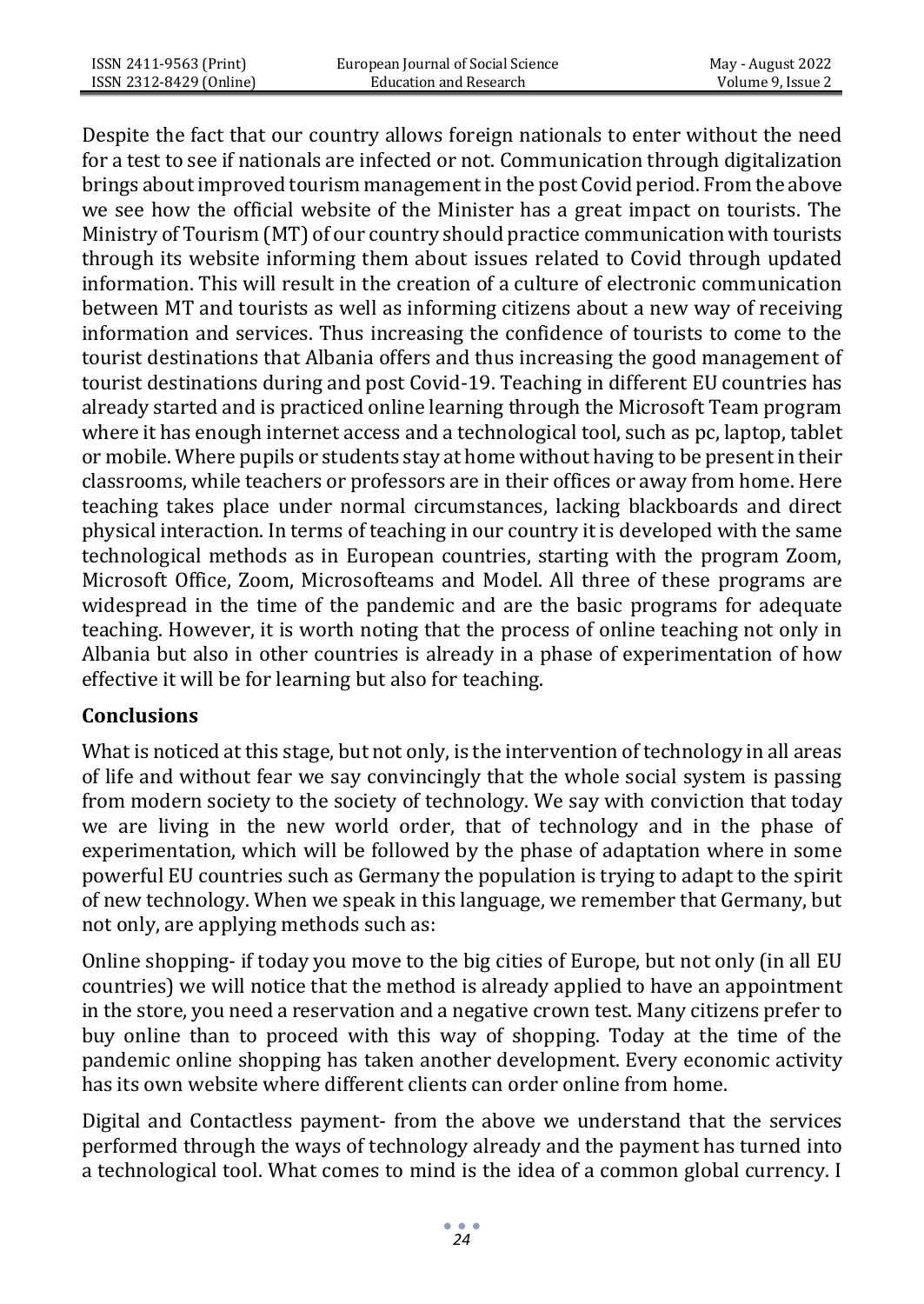think that using and paying various bills through technology will lead us to create a global currency.

Remote work - as mentioned above, many employees of the administration, but also of the private service have already turned the house into an online work office.

Distance learning- in the above chapter we talked about online teaching where already the teaching process in all its stages is performed online.

Online Training- if we look on YouTube or various internet channels we will notice that today after a past situation due to Covid-19 there are online trainings such as yoga, fitness, ballet etc.

Information and Communication technology- today at this moment every information and every communication has turned into a technological stage, a smartphone or laptop is enough and with one click everything appears in front of us. Thus losing social contact and taking off the new world order, that of technology.

Are we ready (as a global population) to live with technology and this new world order where big governments and international organizations (eg the Health Organization) are taking us and offering us?

### **References**

- [1] Abdurrahmani, A., 'E drejta në turizëm', Tiranë 2015.
- [2] ARLEM, Raport mbi turizmin e qëndrueshëm në Mesdhe, Bruksel 2013.
- [3] Ayuso, S., 'Adoption of voluntary environmental tools for sustainable tourism: analyzing the experience of Spanish hotels. Corporate Social Responsibility and Environmental Management, 2007.
- [4] Bakiu V., 'Ekonomia e turizmit', Tiranë 2011.
- [5] Beaumont, N. & Dredge, D., 'Local tourism governance: A comparison of three network approaches, Journal of Sustainable Tourism', 2010.
- [6] Bohdanowicz P., 'European hoteliers' environmental attitudes: Greening the business. Cornell Hotel and Restaurant Administration Quarterly', 2005.
- [7] Butler, J., The Compelling "Hard Case" for "Green" Hotel Development', Cornell Hospitality Quarterly, vol. 49, 2008.
- [8] Butler, R., 'The concept of carrying capacity for tourism destinations: dead or merely buried'. International journal of tourism research, 2012.
- [9] Butler-Byrd, Nieto, Nieto Senour, 'Community-based multicultural counselor preparation as a site of Praxis and social justice', Journal of Praxis in Multicultural Education Volume 3, 2008.
- [10] C. and Gronhaug, K., 'Qualitative Marketing Research', Sage Publications, 2002 London.
- [11] Carmin, J., Darnall, N. & Mil-Homens, J., 'Stakeholder involvement in the design of U.S. voluntary environmental programs: does sponsorship matter?' Policy Studies Journal, 2008.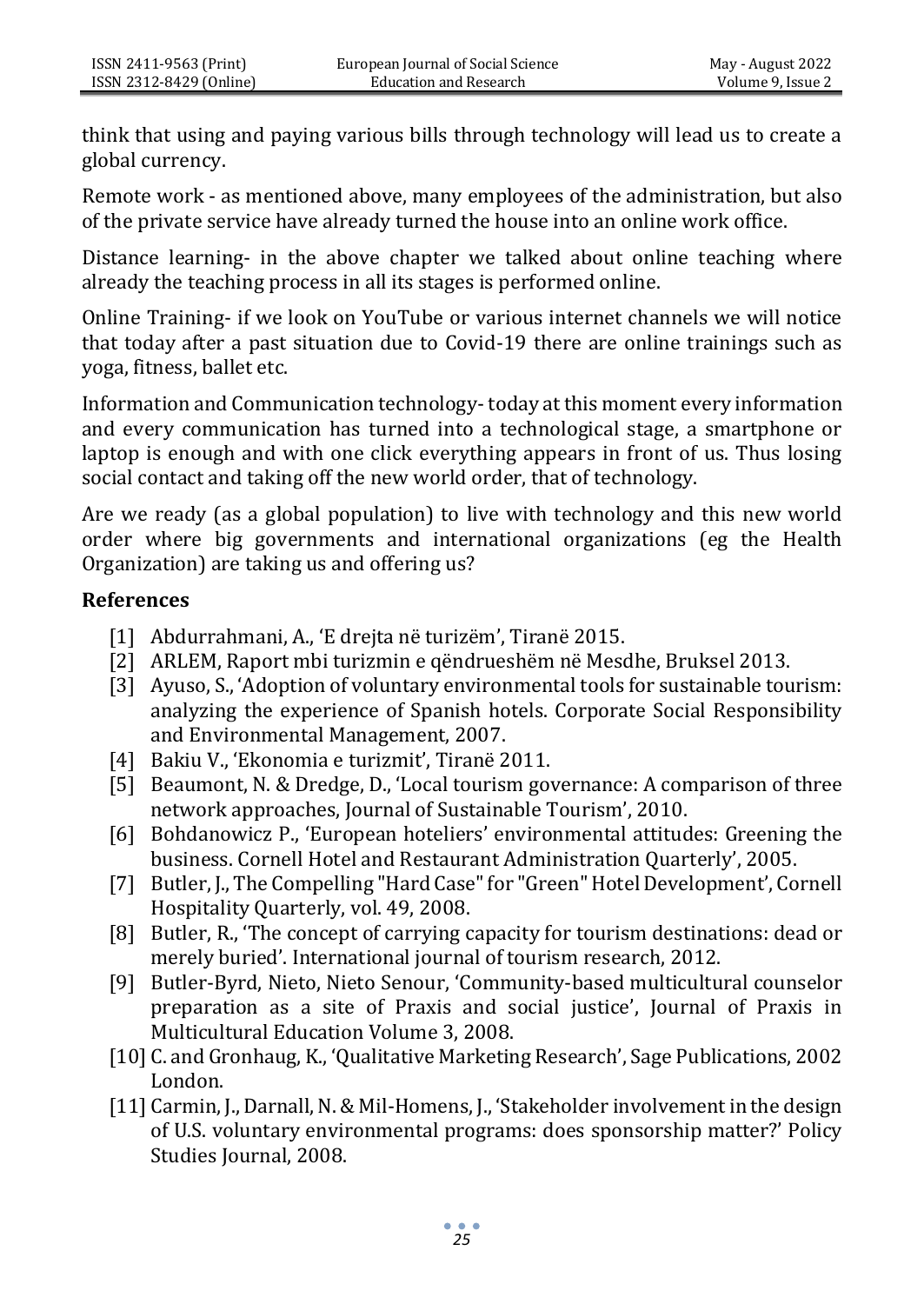- [12] Christianto V., Boyd RN., Smarandache F., 'Wireless Technologies (4G, 5G) are very harmful to human health and environment: a preliminary review', BAOJ Cancer Res Ther 2019.
- [13] EU funded document, 'Media Institute, the process of transition to digital broadcasting, Albania Media', Tirana 2015.
- [14] GIZ 2012, 'Study: Quality and Environmental Management of Albanian Hotels - Perceptions of German-speaking Tour Operators for Albania', 2011.
- [15]Han, H.S., & Ryu, K., 'The roles of the physical environment, price perception, and customer satisfaction in determining customer loyalty in the family restaurant industry. Journal of Hospitality & Tourism Research', 2009.
- [16]INSTAT, 'Lëvizja e shtetasve të huaj sipas qëllimit të udhëtimit, mujor', Tiranë 2020.
- [17]International Labour Organisation Sectoral Brief, COVID-19 and the tourism sector, 9 April 2020.
- [18] Kostoff RN., Heroux P., Michael A., 'Tsatsakis A. Adverse health effects of 5G mobile networking technology under real-life conditions', Toxicol Lett 2020.
- [19] Kripendorf J. 'Marketing im Fremdenfverkehr', Bern/Frankfurt 1990.
- [20] Liu, Z., Sustainable tourism development: A critique. Journal of Sustainable Tourism, 2003.
- [21] Manaktola, K., & Jauhari, V., 'Exploring consumer attitude and behaviour toëards green practices in the lodging industry in India. International Journal of Contemporary Hospitality Management', 2007.
- [22] Melanie K. Smith, Issue's in Cultural TourismStudies,Routledge', 2007 London.
- [23] Miller WB Jr., Torday JS., Baluška F., 'The N-space Episenome unifies cellular information space-time within cognition-based evolution', Prog Biophys Mol Biol 2020.
- [24] Monitor Magazine, 'Tourism 2016, positive progress, but the challenges remain great' Tirana Albanien, 2015.
- [25] OECD 'Tourism Policy Responses to the coronavirus (COVID-19), 2020.
- [26] OECD, Tourism Policy Responses to the coronavirus (COVID-19), Korrik 2020.
- [27] Putnam R., 'Bowling alone: America's declining social capital', Journal of Democracy, 1995.
- [28] Report, 'Development of digital media: Albania, published by the Foundation for Open Society', Tirana 2012
- [29] Revista Monitor, 'Hotelet'Kriteret si fitohen yjet', Tiranë 2016.
- [30] Saarinen, J., 'Traditions of sustainability in tourism studies. Annals of Tourism Research', 2000.
- [31] Scheyvens, R. and Momsen, J. H., 'Tourism and Poverty Reduction: Issues for small Island States. Tourism Geographies', 2008
- [32] Scheyvens, R., 'Tourism for Development: Empoëering Communities, Pearson Education, Harloë', 2010.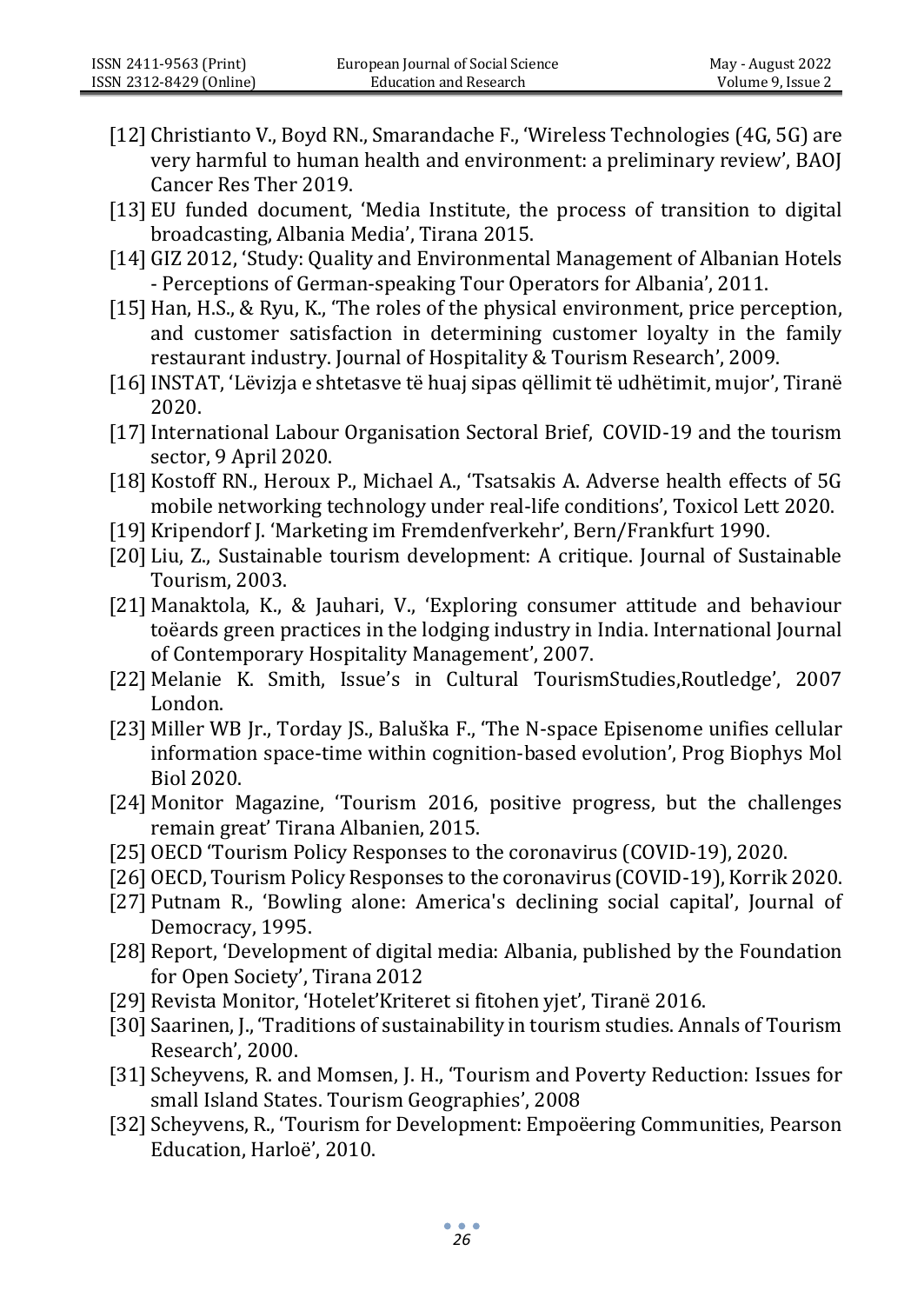- [33] Sheehan, L., Ritchie, J. R. B., & Hudson, S, 'The destination promotion triad: Understanding asymmetric stakeholder interdependencies among the city, hotels, and DMO. Journal of Travel Research', 2007.
- [34] Silva, G. & McDill, M., 'Barriers to Ecotourism Supplier Success: A Comparison of Agency and Business Perspectives', Journal of Sustainable Tourism Volume 12, Issue 4. 2016.
- [35] Stau R, O'rganisationskonzepte zur Verbeserung der Leistungsfëhigkeiten lokaler Tourimusorganisationen in Schëeizer Ferienorte', 1990.
- [36] The Financial Times Global Economic Crisis What Now? Global Digital Conference, May 12-14.
- [37] Udhëzues mbi zhvillimin e qëndrueshëm te Turizmit në Shqipëri, Dhoma e Tregtisë dhe Industrisë, Departamenti i Projekteve, Tiranë2010.
- [38] UNWTO, [UNWTO World Tourism Barometer May 2020 -](https://webunwto.s3.eu-west-1.amazonaws.com/s3fs-public/2020-05/Barometer%20-%20May%202020%20-%20Short.pdf) Special focus on the [Impact of COVID-19,](https://webunwto.s3.eu-west-1.amazonaws.com/s3fs-public/2020-05/Barometer%20-%20May%202020%20-%20Short.pdf) May 2020, fq 56, 2020.
- [39] Weaver, D. & Lawton, L., 'Overnight ecotourist market segmentation in the Gold Coast hinterland of Australia. Journal of Travel Research' 2015.
- [40] Weaver, D. B., 'Ecotourism in the context of other tourism types. In D. B. Weaver (ed). The encyclopedia of Ecotourism', 2010, New York.
- [41] Webinar STR, ndikimi COVID-19 në performancën e hotelit Mediterrenea, 3 prill 2020.
- [42] World travel & tourism council, Travel and tourism, economic impacts In Albania 2005.
- [43] WTTC, WTTC now estimates over 100 million jobs losses in the Travel & Tourism sector and alerts G20 countries to the scale of the crisis, 24 April 2020.

### **Internet recourses**

- [1] British Broadcasting Corporation, 'Coronavirus: School closures and travel curbs in UK plans' (march 2021) https://www.simhospital73.com/2020/03/coronavirus-school-closuresand-travel.html
- [2] EC, Digital technologies actions in response to coronavirus pandemic: Telecommunications, networks and connectivity, (April 2021) [https://ec.europa.eu/digital-single-market/en/content/digital](https://ec.europa.eu/digital-single-market/en/content/digital-technologies-actions-response-coronavirus-pandemic-telecommunications-networks-and)[technologies-actions-response-coronavirus-pandemic-telecommunications](https://ec.europa.eu/digital-single-market/en/content/digital-technologies-actions-response-coronavirus-pandemic-telecommunications-networks-and)[networks-and](https://ec.europa.eu/digital-single-market/en/content/digital-technologies-actions-response-coronavirus-pandemic-telecommunications-networks-and)
- [3] EC., Digital technologies actions in response to coronavirus pandemic: Online platforms and disinformation, (April 2021) [https://ec.europa.eu/digital-single-market/en/content/digital](https://ec.europa.eu/digital-single-market/en/content/digital-technologies-actions-response-coronavirus-pandemic-online-platforms-and)[technologies-actions-response-coronavirus-pandemic-online-platforms-and](https://ec.europa.eu/digital-single-market/en/content/digital-technologies-actions-response-coronavirus-pandemic-online-platforms-and)
- [4] Krishnamurthi, R., Goyal M., 'Enabling technologies for IoT: issues, challenges and opportunitie', Handbook of Research on Cloud Computing and Big Data Applications in IoT, IGI Global, Hershey (2019).